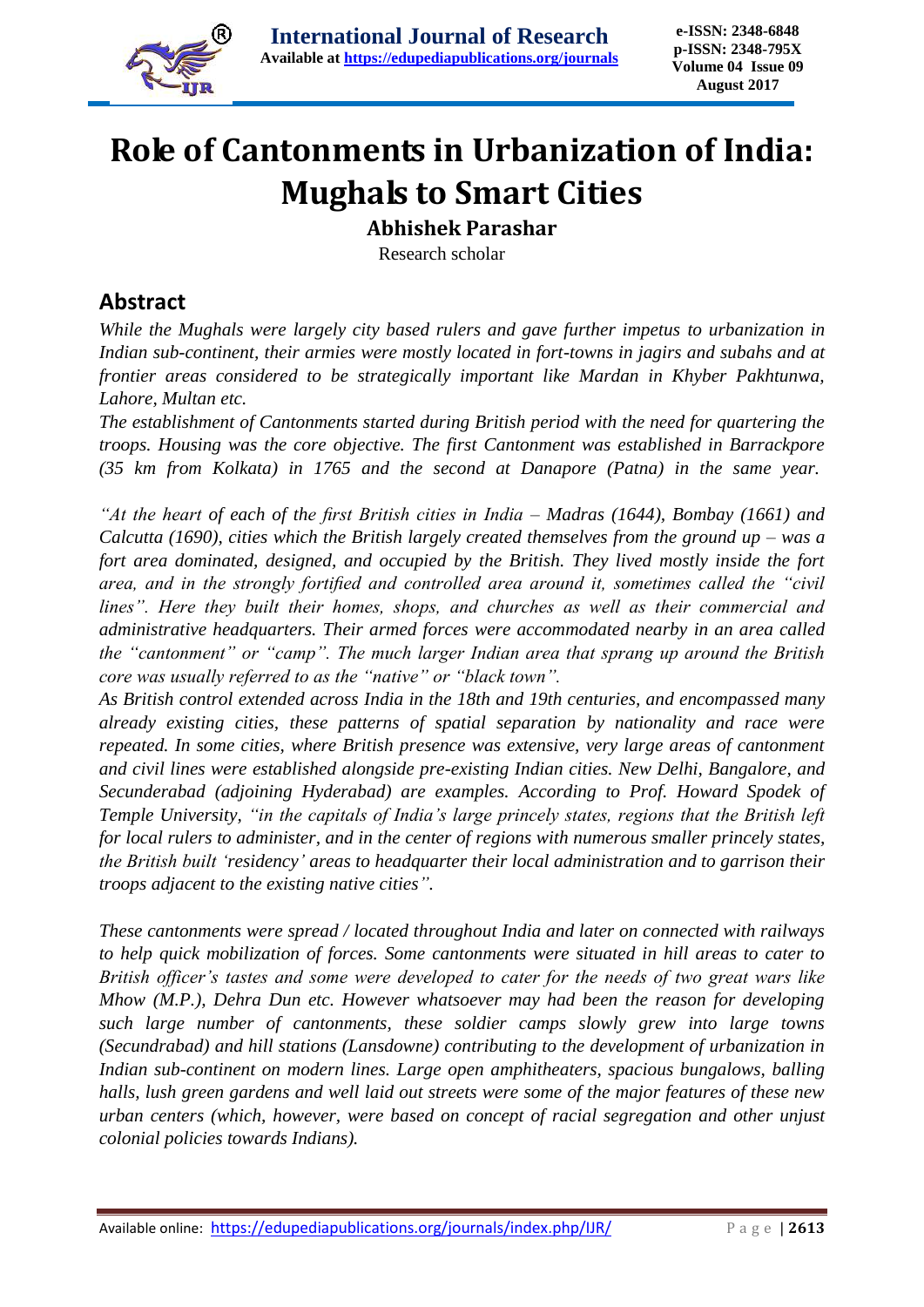

*After independence, massive rise in population and migration created problems not only for cities but also for cantonment towns. Lack of maintenance and awareness among public along*  with mismanagement and illegal encroachment have led to deterioration of cantonment *infrastructure. Newly launched Smart Cities Program by Govt. of India hopes to solve some of these problems and give a rejuvenated look to British era towns and associated infrastructure. We as Indians must preserve and cherish these urban landscapes (cantonments) as they are Indian heritage (made out of our resources and blood, sweat & tears of thousands of our men*  have made these constructions possible). These beautiful structures lend a new dimension to *urbanity in India.*

*Presently there are 62 Cantonments in the country located in 19 states and fall under the jurisdiction of 5 Army Commands. The total area covered by the Cantonments is 1,86,730 Acres and the population as per 2011 Census is 20, 91, 734.*

*This paper attempts to focus on some of the aspects of comparative role of cantonments in urbanization of Indian landscapes since Mughal period to present Smart Cities Program.*

**Key Words**: urbanization, cantonment, smart city, residency, heritage.

### **Introduction**

Many watershed moments of Indian history owe their origins to the cantonments and have been shaped by people inhabiting them whether soldiers or civilians. Chankya, a resident of forward area ( Taxila ) of Nanda Empire warned Mahananda about a possible invasion by Alexander into the Ganga-Yamuna doab and later on laid the foundations for Mauryan Empire. Delhi sultans and Mughals kept their forces in battle ready mode at various posts and towns in North-West Frontier region to check Mongol attacks in mainland Hindustan. Some of these posts like Mardaan in modern Pakistan and many others were developed into modern cantonments by British to secure western borders of the Raj against a possible invasion by Russians. Revolt / Mutiny of 1857 considered as first war of independence by some / many scholars also rose from military garrison of Bengal.

In modern India, the final nail in the coffin of British Raj was struck by revolt of naval and air force ratings of Bombay and Karachi cantonments in 1946. Further the Indian army units at Jabalpur too rose in rebellion creating doubts in minds of colonizers about the loyalty of Indian armed forces leading to a quick withdrawal of Britain from Indian subcontinent in 1947. After independence in 1947-48 the Pakistani regular and irregular troops attacked princely state of Jammu and Kashmir. The Maharaja of Jammu and Kashmir signed instrument of accession with Indian government thereby making Jammu and Kashmir a state of free India.

Prior to this historic moment, the chain of events at a military cantonment of Skardu (today in Pakistan occupied Kashmir) opposite Kargil town transformed Maharaja's neutrality into alignment with India. In the month of October 1947 Maharaja's Hindu Dogra troops numbering around 35 were beheaded by fellow Muslim soldiers while they were asleep. The rebellious Muslim soldiers joined invading Pakistani forces giving the events a communal colour and forcing the Maharaja to ask for India's help. Arrival of Indian army at Srinagar air force station again changed the course of history by saving life, property and honour of lakhs of innocent people in those restive years.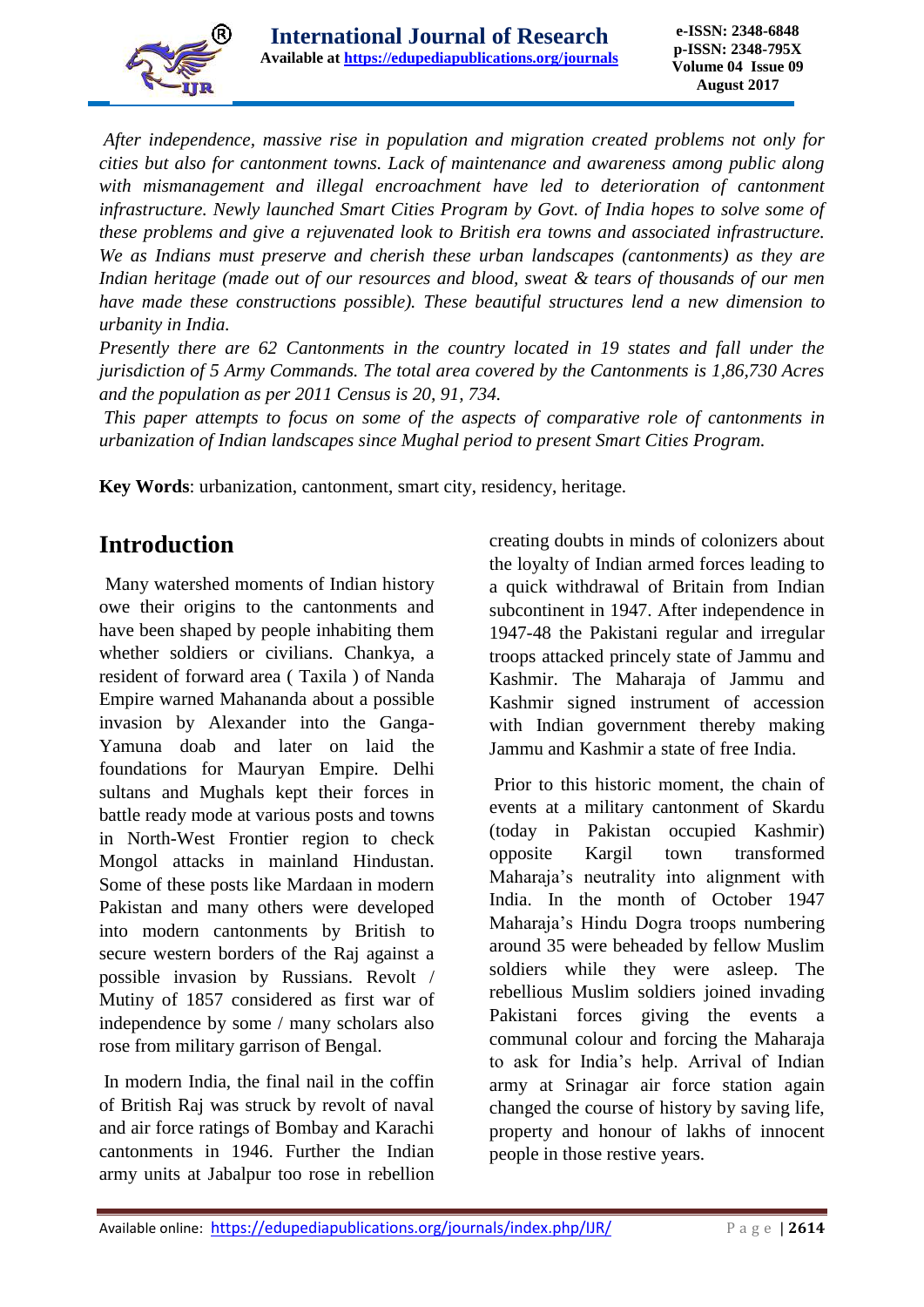

In the historical year of 1971, India-Pakistan war further enumerated the importance of cantonments in national life when Pakistani air force attack on Srinagar air force station formally / officially trumpeted the war begul / drums leading to a crushing defeat of Pakistan and creation of modern nation-state of Bangladesh. Such important role have also been played by cantonments in second world war when Mhow was an important administrative and training centre for allied forces giving international significance to cantonments of subcontinent.

## **Mughal Period**

Hence, we can see the way cantonments have been part and parcel of the history of sub-continent from ancient period to present. Sufficiently ensuring ourselves of the importance of these towns we can now shift our focus on the role they have played in urbanization of India from Mughal period to present smart cities programme. Urbanization as a definition "includes population which is urban in nature having all the necessary infrastructure and facilities needed to involve in activities other than agricultural production (secondary and tertiary activities).

During Mughal period, cantonments were housed in fort-towns throughout the jagirs. Soldiers and other professionals used to live there along with families and also without families in cases like in forward areas or in battle camps. As Mughals also had a competent navy, naval garrisons were also present along the coast lines in Deccan and Gujarat. Contemporaries of Mughals like Rajputs had an extensive network of forttowns in northern and western India. Later on Jats, Marathas and Deccani sultans also constructed fort-towns to ensure their territorial integrity while promoting urbanization in various respects. These forttowns were generally located on important routes both strategic and trade- mercantile like Ranthambhor and Mandu, as shortest route connecting Gujarat coast with Delhi and as a passage to Deccan expeditions. Hence they became important centres of trade, banking, craftsmanship, art and architecture. People from all walks of life used to visit for various works and also to settle permanently to pursue non-agricultural professions. Sprawling bazaars as explained by many foreign travellers used to be a common sight in these towns. Soldier class along with aristocracy used to be a major customer for the products ranging from cloth to money exchange (hundis).

Architecture wise fort-towns of Agra, Gwalior, Kumbhalgarh, Ranthambhor, Mehrangarh, Allahabad, Amer, Aurangabad, Multan etc were among the best anywhere in the world. Ponds, lakes, gardens, temples, mosques, bazaars, palaces, guest houses, leisure palaces, storage houses, kitchens, tunnels etc along with effective law and order machinery imparting a sense of security in its residents made these towns unique during medieval period. Subsequently, these fort-towns became harbinger of urbanization in medieval India making it famous for its riches throughout the world.

Various other contemporaries of Mughals particularly Marathas, Jats and Afghans too developed fort-towns and garrisons which were important both in terms of extending territorial rights and as symbols of sovereignty. Fort-towns of Pune, Solapur, Nashik etc grew into large urban centres attracting businesses and trade on a large scale. Even after decline of Mughal empire fort-towns continued to hold prominent place in scheme of urbanization under nizam and nawabs. City of Secundrabad was originally developed as a garrison town under nizamat and was further developed as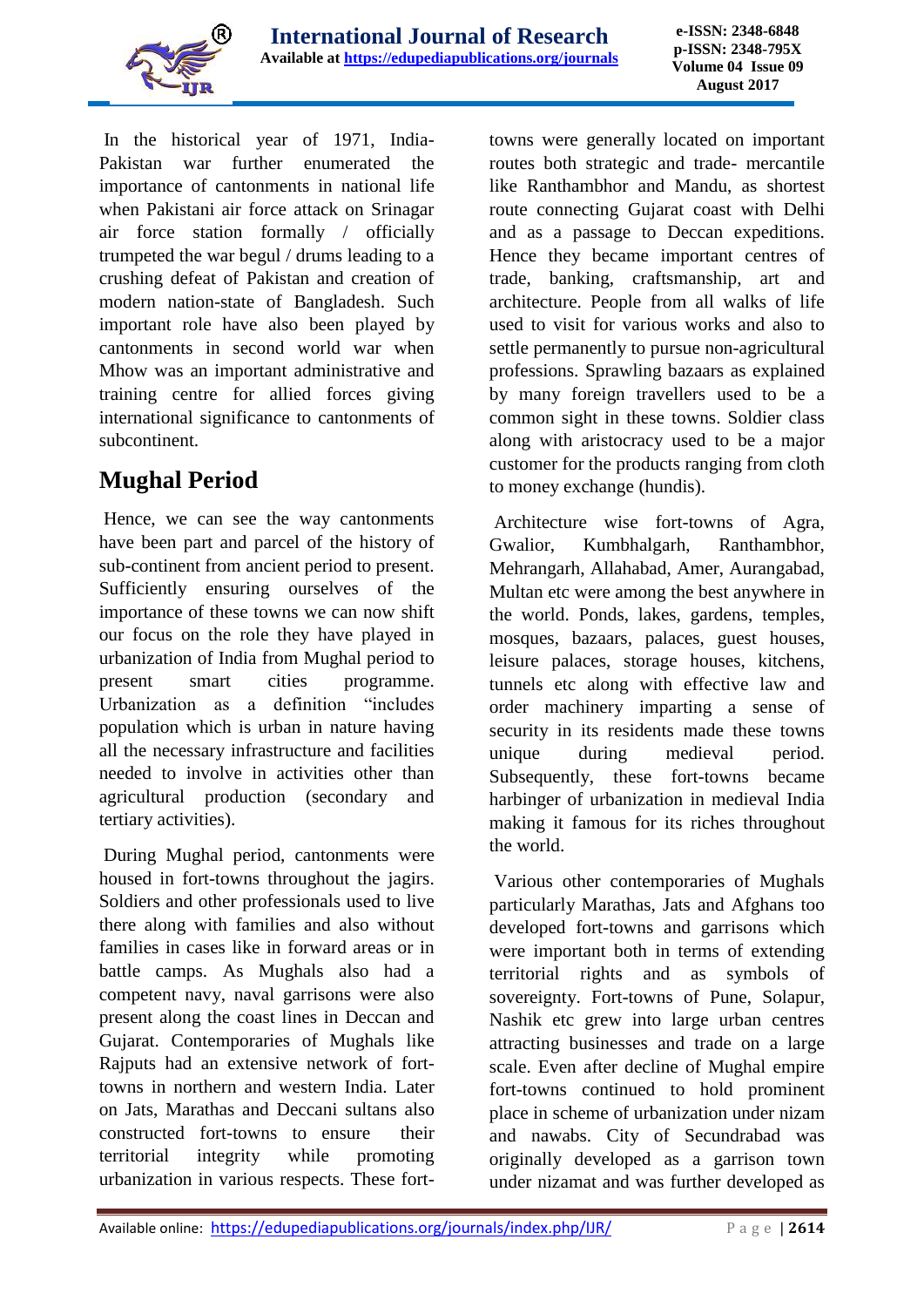

a permanent cantonment by British. Today the city is as large as Hyderabad itself.

### **Modern Period**

Architecturally the bungalow system which dots the skyline of almost all British era military cantonments in Indian subcontinent owes it origin to Mughal architecture style of pre-fabricated wooden 'bangla' system. British improvised it to suit their needs and constructed these beautiful buildings throughout their cantonments and civil lines along with gardens and modern paved street system giving it a urban look.

Typically, modern military cantonments in India owe their origins to British, French, Dutch and Portuguese colonial conquests in eighteenth and nineteenth centuries. Although the word cantonment is of French origin when Napoleon started basing his troops on a permanent basis at various locations thus replacing the age old bivouac system prevalent in Europe<sup>1.</sup> However in India, British selected location, size and infrastructure in almost all the military cantonments existing today. The first cantonment was established in Barrackpore (35 kms from Kolkata) in 1765 and second at Danapore  $(Patna)^2$ . Hence we see colonial elements subdued in these towns whether in form of military need or leisure purpose. Some of the cantonments were developed in already existing fort-towns while many new military camps were developed near the civil lines which housed civilian British population. Almost all the major cities had new infrastructure in form of military camp and civil lines like Meerut, Delhi, Jalandhar, Lahore, Kanpur, Allahabad, Jhansi, Lucknow, Ajmer, Pune, Bengaluru etc. The military camp which later got converted into a cantonment was located generally at a deserted place outside main city. It was done to keep soldiers away from local civilians and also considering the need for troop movement and space for new infrastructure which was less in main city. These cantonment towns were self sufficient and were pivotal to British urbanization drive in the subcontinent. Today our cities have grown so much that cantonments have become part of main city in almost all urban areas like Delhi, Jalandhar, Meerut etc.

Some semi permanent and permanent camps were developed in frontier areas to secure boundaries of the empire from other European powers and for force projection & strategic depth. Examples are Peshawar, Mardaan, Quetta and Rawalpindi. Some military cantonments were established to promote 'sons of the soil' policy like Lansdowne, Dehra Dun, Nainital etc. Some others were developed during the two great wars as training facility and logistics centre like Mhow, Babina, Jabalpur, Gopalpur etc.

We can now take up few cantonments and study their history, location and how the urban infrastructure developed in them came about.

Jalandhar cantonment was developed by British in 1940s after the first Anglo-Sikh war. Originally located outside the city, it was ideally situated on Grand Trunk road and on the tri junction of Beas, Sutlej and Ravi rivers. Connected by railway line both to the city as well as rest of the country, Jalandhar cantonment had airfield too which has now been converted into a class-I airport. Presently it is one of the biggest cantonments in the country having a large civilian population and houses a army corps headquarter. It has great sports infrastructure specially for hockey and is self sufficient with colleges, schools and general hospital $3$ .

Belgaum cantonment in Karnataka is located amidst Sahyadri range of Western Ghats. Surrounded from lush green mountains on all sides, the weather is moderate and ideal for training and leisure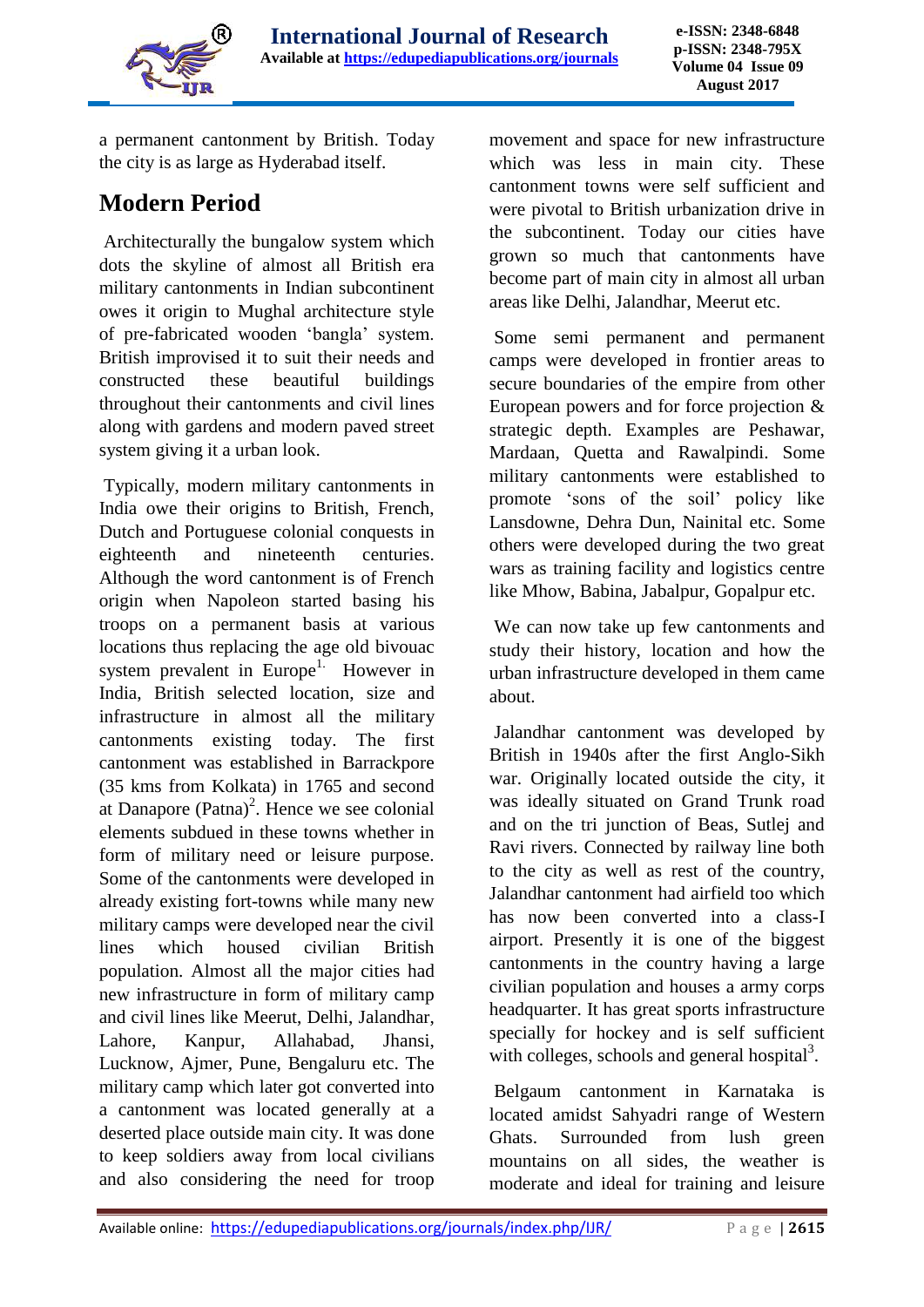

purposes. Also from British standpoint, who developed it in early nineteenth century, it was ideal place to have control over Konkan coast and check over princely states of south India. Today Belgaum as a city is known for its cantonment throughout India and has urban infrastructure comparable to any modern city<sup>4</sup>.

Military cantonments in Madhya Pradesh specially Mhow and Panchmarhi were extensively developed during second world war to train Indian Army. It was pivotal to second world war as skills learned in central Indian jungles enabled Indian Army to successfully repel Japanese advances in Indo-Burma and other regions in south east Asia. Mhow was also a major co-ordinating centre as well in the second great war in south and south east Asia for the allies. Today Mhow is a major town in Madhya Pradesh while Panchmarhi is a world famous hill station<sup>5</sup>.

Hill stations of Dehra Dun, Lansdowne and Ranikhet were developed and promoted by British both for leisure purposes and also for promoting 'sons of the soil' policy as well as 'martial race' theory. These towns are now important urban centres and popular hill station having all the necessary urban facilities.

#### **Post-Independence and Smart Cities**

In independent India, cantonment is a place or places declared by the central government by notification in official gazette, in which any part of the forces is quartered or which, being in vicinity of such place or places, is or are required for the services of such forces. At present there are 62 cantonments in the country located in 19 states and falling under 5 army commands while having combined area of 186730 acres. If we add other military garrisons, semi permanent and rented facilities this area extends up to 200000 acres. However the population of cantonments is 20,91,734 . Hence the density of population is quite low when compared to Indian cities<sup>6</sup>.

Smart cities programme launched by the incumbent government hopes to solve urbanization woes of rapidly modernising India. Cantonments have also been roped in to join the league of future smart cities. Pune cantonment spread over an area of almost 3000 acres is undergoing major changes to achieve smart cantonment tag<sup>7</sup>. A complete remodelling of cantonment, pan cantonment optical fibre network, electricity through solar energy in schools and hospital etc are the steps taken by the cantonment board towards modernization of infrastructure. Special focus up on environment will be given to create a harmonious atmosphere for the residents. Flower shows, gardening, nursery for residents and 'adopt a tree' programme have been organized to inculcate importance of trees among its residents. A push towards renewable energy is also made by cantonment authorities to achieve self sufficiency in power generation as well as lessening its carbon footprint.

However, many problems still continue which hinder the growth of cantonments as smart cantonments. Illegal encroachments, lack of maintenance, paucity of funds and manpower, archaic property laws, lack of facilities to civilians living in cantonments and corruption remain major challenges in front of planners. Previous governments tried to bring changes as evident from a new cantonment policy brought in 2006 but still major provisions of defence act, 1903, when Lord Kitchener redistributed Indian army, are intact and legally enforceable. Present government will have to take a relook at these issues hampering the modernization of cantonments in India and must assimilate best of past and present while planning for